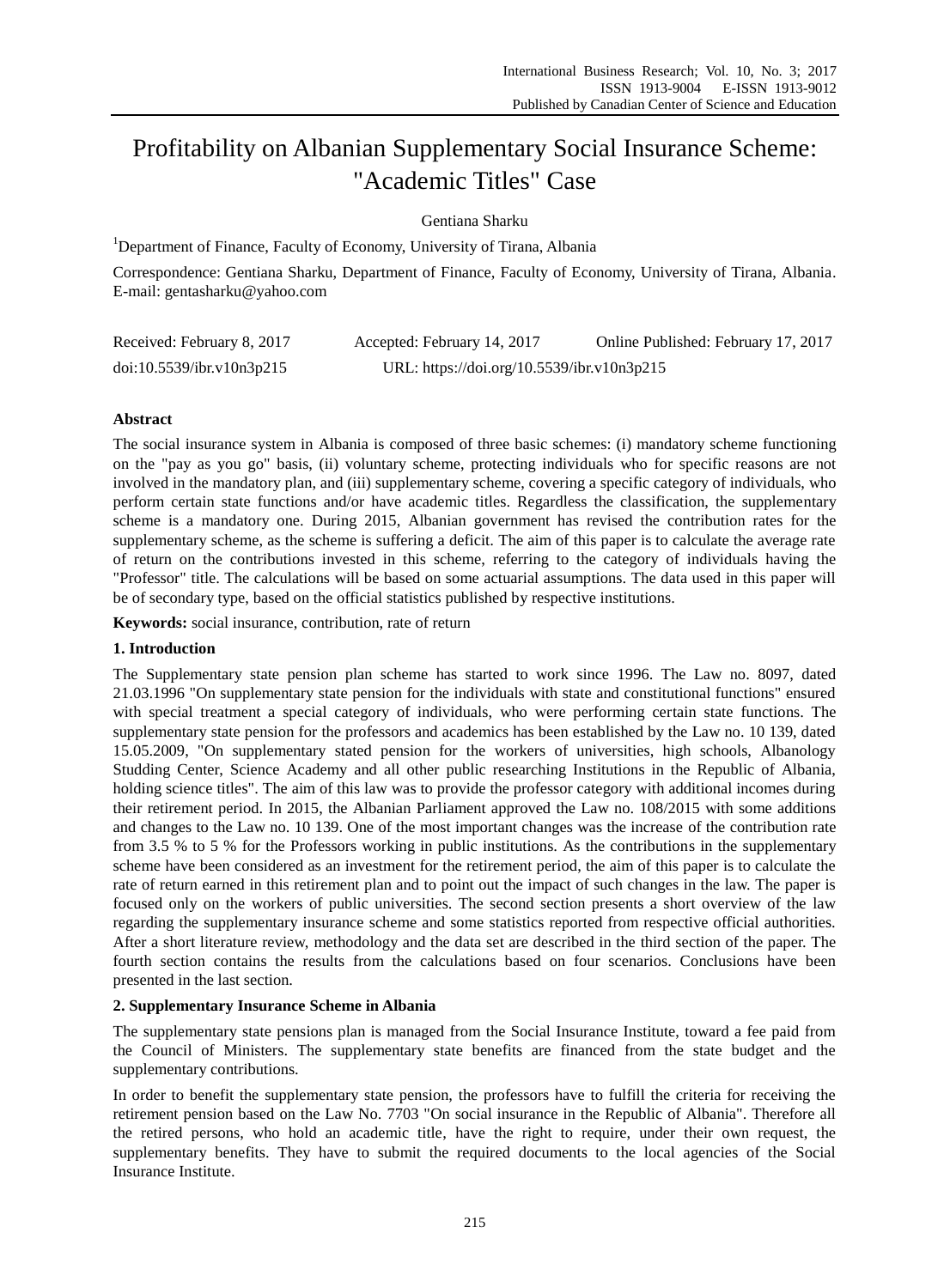According to the Law no. 10 139, the supplementary pension is calculated as 1.3 percent of the referring salary for each annual period of exercising the "Professor" title, and 1.1 percent of referring salary for each annual period of exercising the "Professor Assistant" title. The law has defined the maximum value and the minimum value of the retirement pension. The Law no. 10 139 has made a distinction between professor working in public institutions and the professors working in non-public institutions. The contribution rate for the workers of public institutions was 3.5 percent of the monthly gross salary. While the contribution rate for the workers in non-public institutions was 7 percent.

Actually the supplementary state pension scheme is running a deficit, as the overall social insurance scheme. At the end of 2015, the benefits paid to the individuals of "Professor" category were 109 million ALL, of which 73 million were financed from state budget. This means that only 30 percent of total benefits were financed from contributions. The number of beneficiaries has been continuously increased as the Table 1 shows.

Table 1. Beneficiaries number of the "Professor" category

| $-$                    | - - -           | $\bigcap_{1}$ |        | $\sim$ |
|------------------------|-----------------|---------------|--------|--------|
| Year                   | ----            | 20 I J        |        | 2012   |
| -<br>m<br>ner<br>D<br> | . .<br>76.<br>᠇ | $- -$         | $\sim$ | $-$    |

*Source*: Social Insurance Institute

In the frame of the social insurance reforms undertaken by the government, the law no. 10139 has been changed by the Law no. 108/2015. There were several changes regarding the maximum and minimum values of benefits and the procedures to be executed. But the most important change has been the increase of the contribution rate from 3,5% to 5% for professors working in public sector, without changing the benefit rate. The aim of the reforms was to improve the financial state of the social insurance system, by reducing the budget financing and enforcing the contributive principle on which the social insurance scheme is based.

# **3. Literature Review**

There are various supplementary social insurance schemes all over the world. As the economic development of the countries is different, their social insurance schemes are different. Although in the most part of the world, the social insurance system is based on the "pay as you go" model. Regarding the supplementary scheme, they vary across the countries. There are few studies that quantify the extent of redistribution in collective funded pension schemes and calculate the rate of return on these schemes. The most part of the studies are focused on the determinants of pension coverage and pension scheme participation. Holzmann et al. (1999) by using e regression analysis found that individuals with low incomes, low education levels and self-employed are less likely to contribute to pension plans. Barrientos (1998a) found that age, employment history, firm size, occupational indicators, income levels and location are all significant in determining the probability of an individual participating in a pension plan. Bonenkampa (2007) has investigated the distribution in the second pillar of the Dutch pension system were the collective pension schemes in the second pillar are supplementary to the basic first-pillar pension provision and are characterized by funding, mandatory participation, forced annuitization and uniform pricing. Regarding the profitability of supplementary retirement schemes there are very few studies. Lüthen (2014) has examined the evolution of the profitability of Dutch pension contributions against the background of the reform for cohorts 1935 - 1945. He measured the profitability with the internal rate of return (IRR) and concluded that for men the IRR declines from 2.4% to 1.2% and for women from 5.2% to 3.7%. Internal rate of returns is used as an indicator of the profitability in this article.

There is no previous study regarding the profitability provided by the supplementary social insurance scheme in Albania. No rate of return has been calculated. Therefore, as the supplementary social contributions are considered as an investment for the future of a special category of people, the results from the calculations will be compared with the potential investment alternatives in Albania.

## **4. Research Methodology and Data Set**

In order to measure the profitability of the supplementary social insurance plan, this paper uses one of the methods of capital budgeting, called the internal rate of return. It determines the rate of return which equates the present value of the cash inflows and the present value of the cash outflows of the investment. This particular rate of return is called the internal rate of return because it is a rate that is unique (internal) to that investment. In effect, the internal rate of return method sets up the following equation:

#### Present Cost = Present value of the Cash Inflows

In the contexts of the supplementary social insurance plan, the profitability of pension contributions may be measured with the internal rate of return - IRR. This method computes an interest rate paid on contributions, which is sufficient enough to pay out the stream of pensions received by an individual. The method assigns an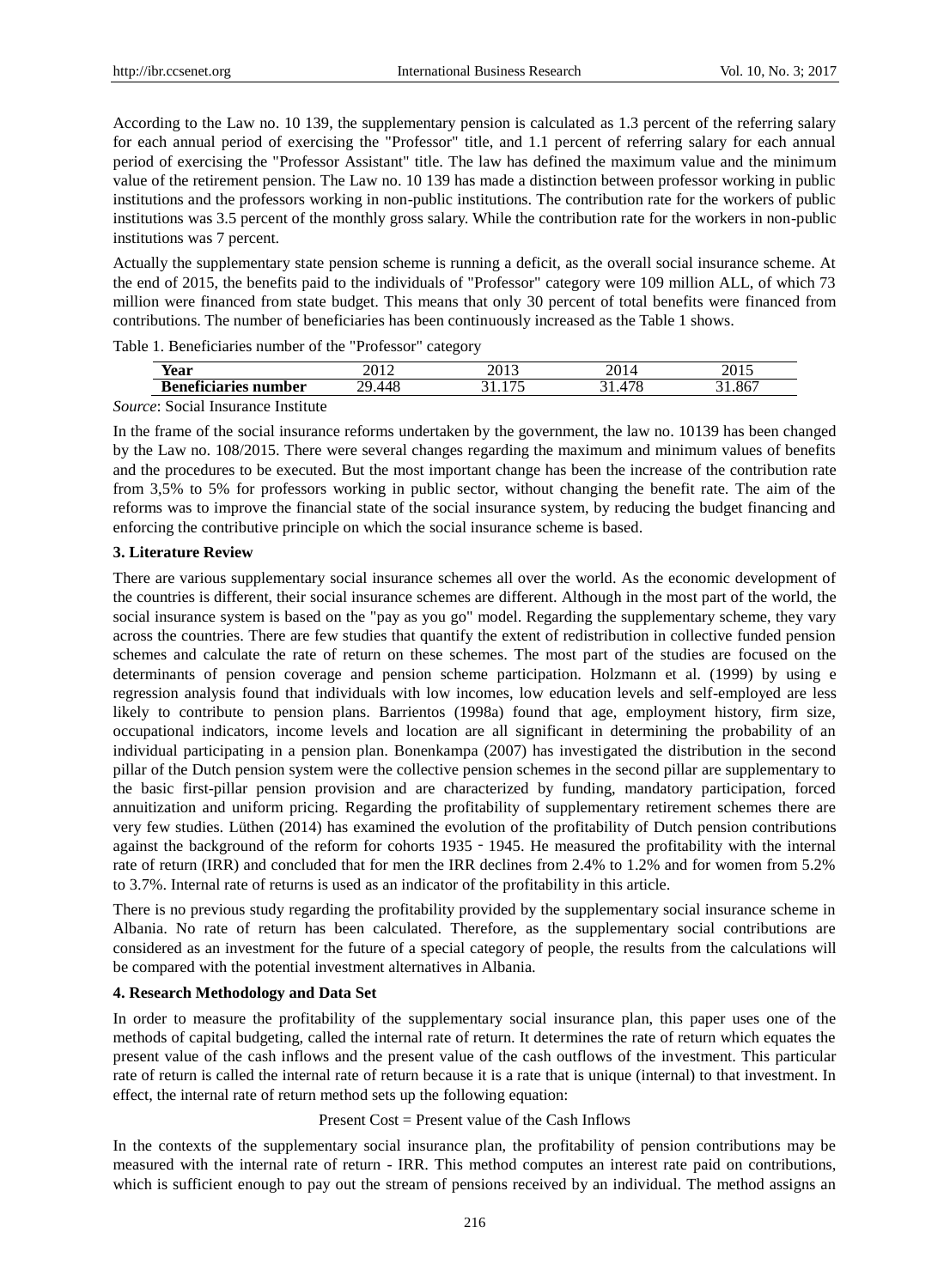interest rate to contributions and pensions equating both sides of net present values. Here it yields an interest rate i, that equalizes the future value of contributions C and the present value of the excepted value of pensions P in the year of retirement R.

$$
\sum_{t=0}^{R-1} C \times (1+i)^t = \sum_{t=R}^{L} P \times 1/(1+i)^t
$$

The left hand of Equation contains the future value of contributions from the year (0) the individual starts the contributions (C) until the retirement year R. The right-hand side of equation depicts the present value of the pensions (P) from R until the year the individual is expecting to live (L).

The model assumes that the following factors affect the internal rate of return:

# *Life expectancy*

Individuals today live longer that any time in history. The life expectancy has been continuously increased: in 2005 it has been 77,3 years (72,1) for women (men), while after ten years, in 2015, the life expectancy has been 79,7 years (76,1) for women (men). The calculations in the paper, consider on average a life expectancy of 80 years old, taking in consideration the life quality of the individuals of "Professor" category and making no sex distinction.

## *Retirement age*

When Germany, under Chancellor Otto von Bismarck, established the first formal retirement plan in 1880, age 65 was set as the national retirement age. With a life expectancy of 45 years at that time, very few Germans actually lived long enough to collect anything. It is perhaps surprising that more than a century later, age 65 remains synonymous with retirement. At the beginning of the twentieth century in the United States, life expectancy was about 50 years, with people typically worked until they died, with few living long enough to retire. As a consequence, the notion of "retirement" was foreign to most citizens (Skipper, 2000).

During last years as part of the retirement reforms undertaken by the Albanian government, the retirement age is increased and it is going to increase in the future. The calculations in the paper consider a retirement age of 68 years old, according to the Law "On high education".

#### *Contributions amount*

The contributions in the supplementary social insurance plan depend on the contributor's salary and the contribution rate determined by the law.

# *Contribution timing*

The model considers the beginning of contribution at age 38 years old - fifteen years after finishing the graduated studies. According to the law, the doctorial studies last five years and the "Professor Assistant" title can be provided at least after five years after receiving the "Doctor" grade. Also, after 15 years of work, there are no more salary supplements and the salary remains constant at any age in the future. The model assumes that the "Professor" title is received five years after receiving the "Professor Assistant" title - the minimum period of time required by the Law "On high education".

#### *Benefits amount*

The benefits amount from the supplementary social insurance plan depends on the salary received as "Professor Assistant" and "Professor", their respective years, and the benefit rate determined by the Law.

# *Benefits timing*

Benefits timing is determined by two first assumptions. As the Professor is intended to retire at 68 years old, and it is foreseen to live on average until 80 years old, the benefits are calculated to be received for a time period of 12 years.

#### *Accumulation period*

Contributions amounts and benefits amounts are both monthly paid/received. For calculations purpose, they are converted in annual amounts and accumulation period is considered to be one year.

## **5. Results**

Based on the assumptions made in Section 3, the internal rate of return on supplementary social insurance plan is calculated hypothesizing four scenarios, as follows:

#### *5.1 First Scenario*

The calculation of internal rate of return is based on the present provisions of the Law no. 10 139 taking into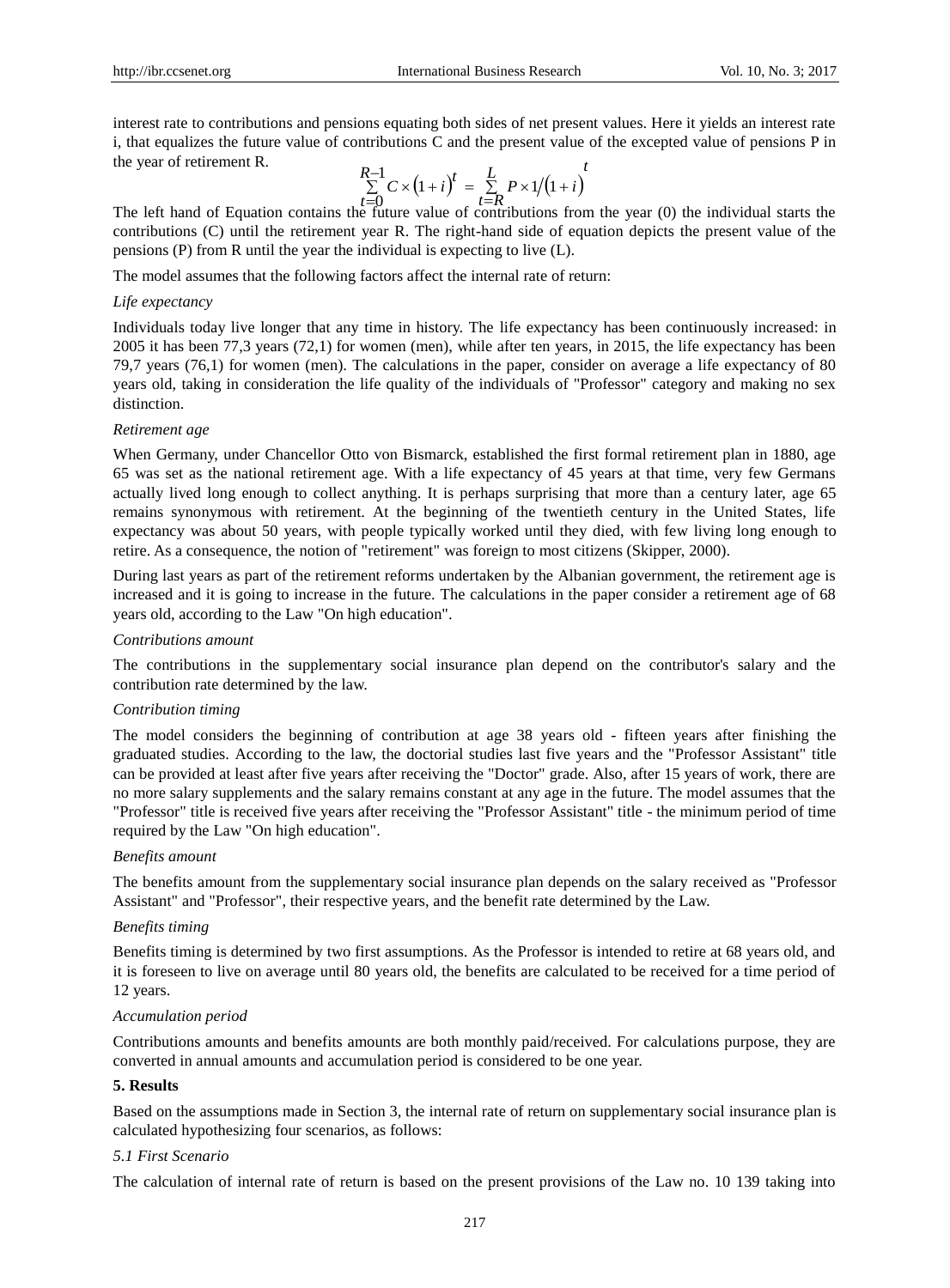consideration the new contribution rate of 5%. The calculations are performed based on the following assumptions:

The age of benefiting the "Professor Assistant" title is 38 years old, i.e. the individual will start the contributions in the supplementary plan at this age.

The age of benefiting the "Professor" title is 43 years old, i.e. the individual will start the contributions in the supplementary plan at this age.

The individual is retiring at 68 years old.

The individual is expected to live until 80 years old.

The actual gross salary of "Professor Assistant" is 101.050 ALL and is going to be constant. The annual contributions from 38 years old until 43 years old are calculated as follows:

 $101.050$  ALL  $\times$   $0.05 \times 12 = 60.630$  ALL

The actual gross salary of "Professor" is 116.050 ALL and is assumed to be constant in the future. The annual contributions from 43 years old until 68 years old are calculated as follows:

 $116.100$  ALL  $\times$  0,05  $\times$  12 = 69.660 ALL

The annual benefits from 68 years old to 80 years old are calculated as follows:

 $101.050$  ALL  $\times$  0,011 $\times$  5  $\times$  12 + 116.100 ALL  $\times$  0,013 $\times$  25 = 519.483 ALL

The Figure 1 shows the estimated cash flow.



Figure 1. Estimated cash flow

The internal rate of return applied to the cash flow shown in the Figure 1 is calculated to be 5,14%. Today, it's seemed to be a good rate of return from an investment, taking into consideration that the interest rates of safe investments have been fallen down to 1,33% (Treasury bills), while the rate of return on risky investments, such as Investments Funds is around 5,5%. .

# *5.2 Second Scenario*

Analysis The calculation of internal rate of return is based on the provisions of the Law no. 10 139, before the changes of 2015, taking into consideration the contribution rate of 3.5%. The assumptions regarding the contributions timing, the benefits timing, the benefits amounts are the same, except the contribution amounts that are calculated as follows:

The annual contributions from 38 years old until 43 years old are calculated as follows:

$$
101.050 \, ALL \times 0.035 \times 12 = 42.441 \, ALL
$$

The annual contributions from 43 years old until 68 years old are calculated as follows:

$$
116.100 \, ALL \times 0,035 \times 12 = 48.762 \, ALL
$$

The Figure 2 shows the estimated cash flow.



Figure 2. Estimated cash flow

The internal rate of return applied to the cash flow shown in the Figure 2 is calculated to be 6,71%. The increase of the contribution rate from 3,5% to 5% has decreased the internal rate from supplementary insurance plan from 6,71% to 5,12%.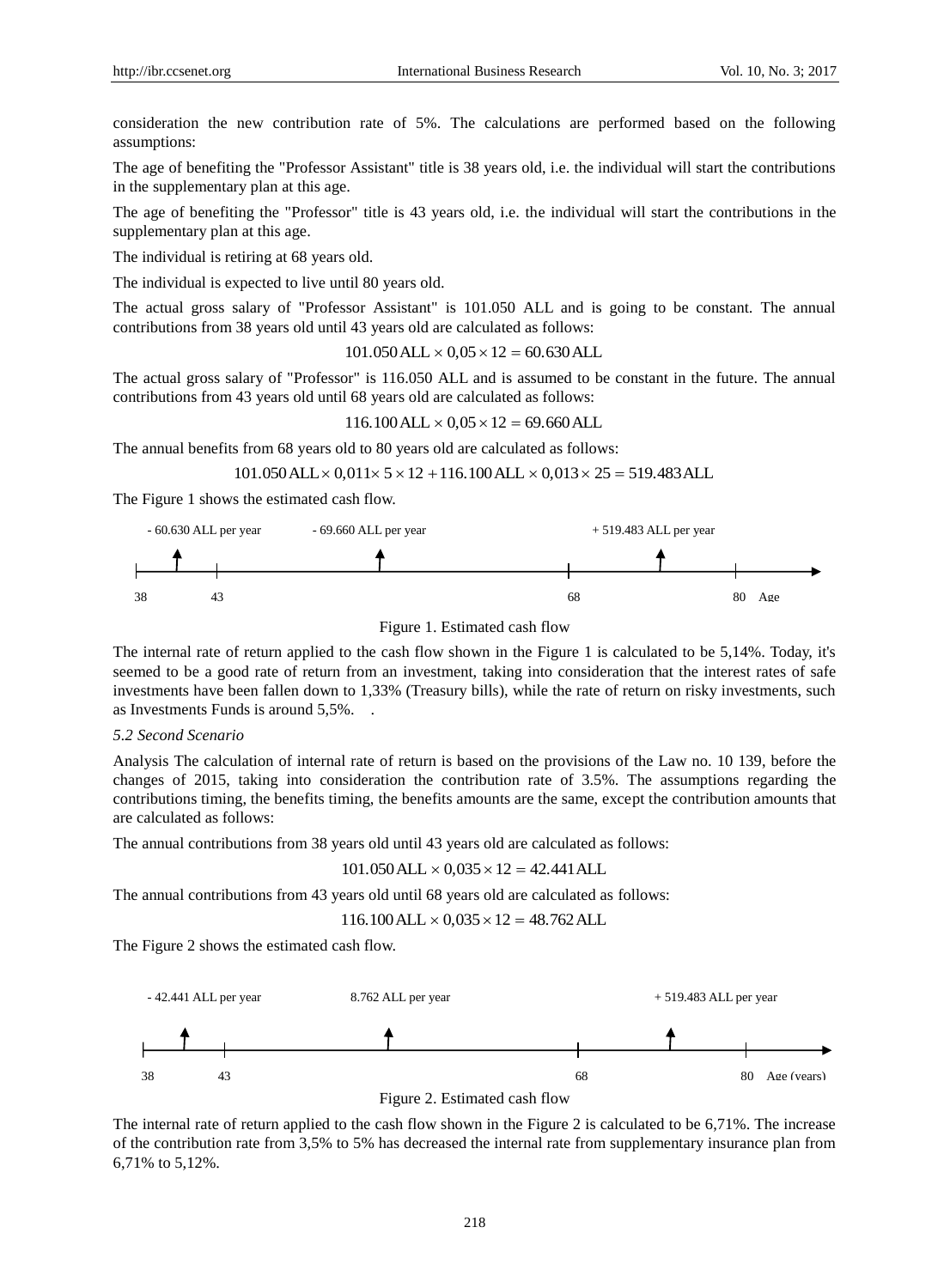# *5.3 Third Scenario*

This scenario takes in consideration the possibility of indexing the salary with the inflation rate. As result, the contribution and the benefits amounts will be changed (increased) as result of indexing both of them with the actual salary. The calculations regarding the timing of benefits and contributions remain the same, but the amounts of contributions and benefits are going to change year by year. If we assume an inflation rate of 1%, the salary of "Professor Assistant" will increase from 101.050 ALL to 151.954 ALL after 42 years and the salary of "Professor" will increase from 116.100 ALL to 174.586 ALL after 42 years. The first annual contribution amount will be 60.630 ALL, but the last annual contribution amount will be 92.962 ALL. While the first annual benefit amount will be 700.185 ALL (at age 69) and the last benefit amount will be 781.174 ALL (at age 80).

The internal rate of return calculated according to the above mention assumptions, resulted to be 6.19%. If the inflation rate will be considered higher, the rate of return will be even higher.

## *5.4 Fourth Scenario*

As mentioned in the Section 1, the Law no. 10 139, "On supplementary stated pension for the workers of universities, high schools, Albanology Studding Center, Science Academy and all other public researching Institutions in the Republic of Albania, holding science titles" has been approved in 2009 and the calculations of the contributions have started since 2010. Therefore the major part of the present professors in public universities have a shorter period of contributions. This scenario takes into consideration the professors with a present age of 50 years old and 60 years old. Considering the fact that the salary during last six years have been little changed or has not changed at all, the calculations assume a constant salary of 116.100 ALL. Regarding the contributions amount, for the first six years they are calculated based on a rate of 3,5% and for the remaining period they are calculated based on a rate of 5%. Also the calculations assume that the contributions are made under the status of "Professor" title.

Figure 3 shows the estimated contributions and benefits regarding the 50-years-old Professor in 2016.



Figure 3. Estimated cash flow for the 50-years-old professor

The internal rate of return applied to the cash flow shown in the Figure 3 is calculated to be 6,62%. Figure 4 shows the estimated contributions and benefits regarding the 60-years-old Professor in 2016.



The internal rate of return applied to the cash flow shown in the Figure 4 is calculated to be 10,08%. Due to the shorter period of contributions, the rate of return on the supplementary insurance plan is the highest among the assumed scenarios.

# **6. Discussion**

The supplementary insurance scheme is running in deficit, as the other schemes of the social insurance system. The governments have undertaken several reforms to release the state bur-den. In the end of 2015, Law no. 10 139, "On supplementary stated pension for the workers of universities" was changed by increasing the contribution rate from 3,5% to 5%. With no doubt, due to the contributions' rate increase, the profitability on this plan has been de-creased. According to the calculations performed in this paper, the rate of return is supposed to be decreased from 6,71% to 5,14%. In nowadays, when the interest rates are continually falling down, 5,14% is still considered as a high rate. But there is a concern about the possible future interventions in the law. The aim of the Law no. 10139 is to reward the individuals of "Professor" category, with some additional incomes during